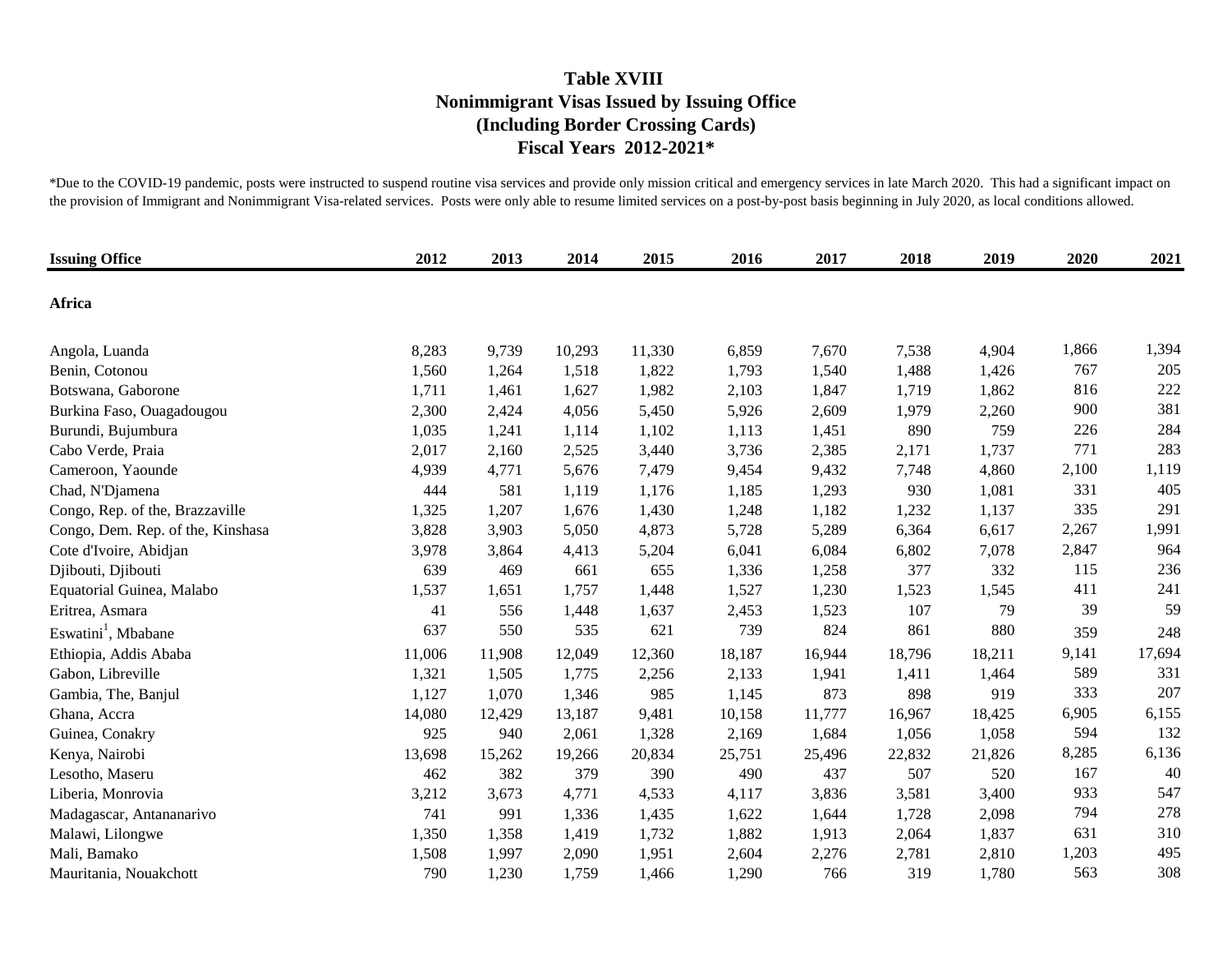| <b>Issuing Office</b>   | 2012    | 2013    | 2014    | 2015    | 2016    | 2017    | 2018    | 2019    | 2020    | 2021   |
|-------------------------|---------|---------|---------|---------|---------|---------|---------|---------|---------|--------|
| Mauritius, Port Louis   | 2,201   | 2,509   | 2,563   | 3,435   | 3,462   | 3,194   | 3,609   | 3,610   | 1,441   | 1,137  |
| Mozambique, Maputo      | 1,640   | 2,113   | 2,798   | 2,665   | 2,727   | 2,092   | 2,279   | 2,112   | 886     | 545    |
| Namibia, Windhoek       | 1,394   | 1,398   | 1,385   | 1,548   | 1,815   | 2,065   | 2,076   | 2,051   | 824     | 529    |
| Niger, Niamey           | 939     | 961     | 956     | 1,355   | 1,398   | 1,583   | 1,432   | 1,367   | 562     | 306    |
| Nigeria, Abuja          | 23,622  | 37,221  | 47,302  | 54,436  | 54,425  | 37,888  | 37,608  | 31,004  | 13,048  | 10,657 |
| Lagos                   | 50,267  | 66,614  | 82,027  | 88,994  | 113,958 | 121,113 | 94,611  | 47,992  | 13,652  | 11,533 |
| Rwanda, Kigali          | 2,398   | 2,038   | 2,367   | 2,185   | 2,890   | 2,371   | 3,644   | 4,219   | 1,285   | 855    |
| Senegal, Dakar          | 4,039   | 3,880   | 3,734   | 3,828   | 4,899   | 4,404   | 4,148   | 6,640   | 2,729   | 1,422  |
| Sierra Leone, Freetown  | 1,525   | 1,451   | 1,758   | 1,426   | 1,343   | 2,203   | 1,462   | 1,840   | 748     | 764    |
| South Africa, Cape Town | 15,795  | 15,186  | 15,355  | 15,806  | 15,456  | 15,525  | 19,145  | 19,448  | 11,682  | 5,115  |
| Durban                  | 8,331   | 8,111   | 8,296   | 8,676   | 8,708   | 7,893   | 6,661   | 6,882   | 3,016   | 954    |
| Johannesburg            | 36,031  | 34,012  | 35,766  | 37,452  | 37,234  | 37,972  | 42,630  | 37,895  | 20,105  | 6,439  |
| South Sudan, Juba       | 39      | 149     | 35      | 101     | 219     | 219     | 262     | 316     | 101     | 155    |
| Sudan, Khartoum         | 2,205   | 1,187   | 2,311   | 2,591   | 3,664   | 2,624   | 2,817   | 1,857   | 959     | 471    |
| Tanzania, Dar es Salaam | 5,935   | 5,567   | 6,211   | 7,967   | 6,680   | 6,385   | 6,543   | 6,286   | 2,356   | 1,710  |
| Togo, Lome              | 1,178   | 1,073   | 1,434   | 1,691   | 1,890   | 1,878   | 1,628   | 2,010   | 717     | 226    |
| Uganda, Kampala         | 6,004   | 6,115   | 6,508   | 7,973   | 7,706   | 8,259   | 10,182  | 9,499   | 3,838   | 1,073  |
| Zambia, Lusaka          | 3,096   | 2,897   | 3,236   | 3,752   | 4,021   | 4,365   | 4,747   | 3,736   | 1,350   | 1,049  |
| Zimbabwe, Harare        | 4,118   | 4,044   | 5,124   | 5,288   | 5,842   | 5,955   | 5,852   | 6,079   | 2,378   | 2,817  |
| <b>Africa Total</b>     | 255,251 | 285,112 | 334,072 | 359,569 | 401,126 | 383,192 | 366,005 | 305,748 | 125,965 | 88,713 |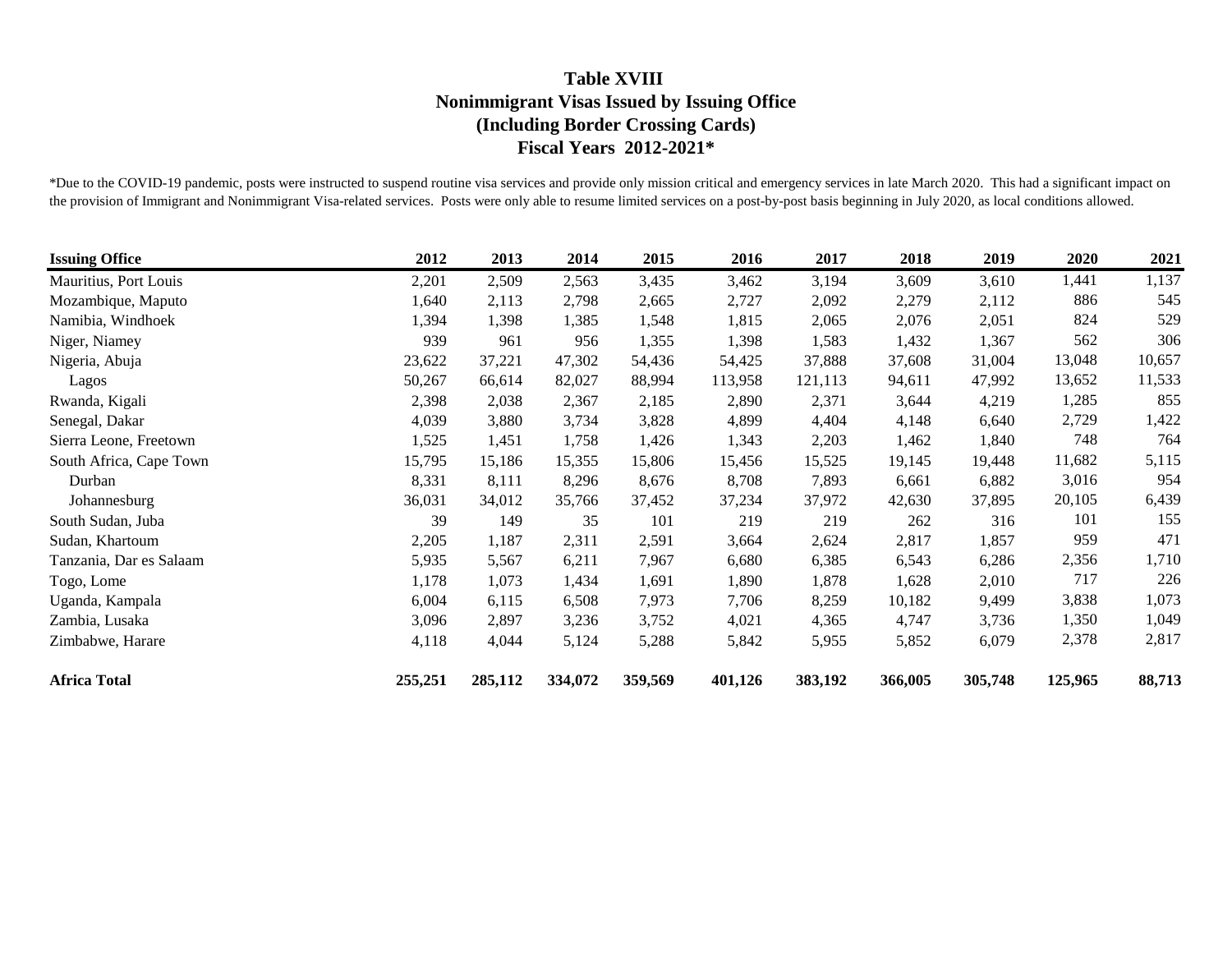| <b>Issuing Office</b>                    | 2012    | 2013    | 2014    | 2015    | 2016    | 2017    | 2018    | 2019    | 2020    | 2021   |
|------------------------------------------|---------|---------|---------|---------|---------|---------|---------|---------|---------|--------|
| <b>East Asia and Pacific</b>             |         |         |         |         |         |         |         |         |         |        |
| Australia, Melbourne                     | 13,494  | 14,816  | 16,259  | 18,001  | 19,996  | 19,688  | 21,899  | 22,126  | 10,527  | 5,216  |
| Perth                                    | 4,167   | 4,403   | 4,509   | 4,629   | 5,385   | 4,861   | 4,494   | 5,325   | 2,690   | 1,357  |
| Sydney                                   | 25,306  | 25,545  | 27,438  | 29,151  | 34,097  | 36,181  | 34,647  | 31,145  | 13,794  | 7,846  |
| Brunei, Bandar Seri Begawan              | 652     | 861     | 945     | 825     | 846     | 702     | 754     | 844     | 263     | 170    |
| Burma, Rangoon                           | 6,035   | 7,419   | 7,878   | 9,262   | 12,092  | 15,081  | 14,403  | 16,883  | 10,647  | 2,211  |
| Cambodia, Phnom Penh                     | 3,476   | 4,505   | 4,142   | 3,449   | 5,131   | 5,409   | 6,136   | 7,147   | 3,316   | 1,789  |
| China, Beijing                           | 475,303 | 462,299 | 475,189 | 655,788 | 588,887 | 486,715 | 412,014 | 328,148 | 82,407  | 48,204 |
| Chengdu                                  | 54,000  | 57,771  | 80,427  | 112,524 | 132,329 | 126,835 | 120,596 | 104,305 | 19,343  |        |
| Guangzhou                                | 224,024 | 444,564 | 601,221 | 929,362 | 731,284 | 408,198 | 323,168 | 287,669 | 72,264  | 18,593 |
| Shanghai                                 | 391,960 | 349,925 | 428,291 | 648,611 | 565,790 | 480,567 | 441,920 | 381,767 | 91,431  | 31,363 |
| Shenyang                                 | 59,808  | 54,977  | 65,764  | 100,632 | 107,580 | 84,317  | 71,531  | 55,767  | 12,393  | 2,234  |
| Fiji, Suva                               | 3,467   | 4,134   | 4,941   | 6,790   | 7,157   | 5,628   | 4,602   | 4,331   | 1,669   | 383    |
| Hong Kong S.A.R., Hong Kong              | 60,412  | 60,889  | 65,153  | 72,833  | 82,313  | 82,487  | 81,824  | 77,892  | 27,245  | 14,828 |
| Indonesia, Jakarta                       | 48,490  | 52,546  | 52,152  | 52,663  | 54,698  | 56,557  | 58,528  | 61,748  | 29,406  | 33,398 |
| Surabaya                                 | 11,002  | 11,553  | 11,269  | 12,472  | 12,399  | 12,256  | 12,927  | 12,215  | 5,099   | 3,571  |
| Japan, Tokyo                             | 61,688  | 61,639  | 66,858  | 65,902  | 68,978  | 67,469  | 65,080  | 65,228  | 28,853  | 35,088 |
| Naha                                     | 601     | 676     | 642     | 703     | 597     | 569     | 520     | 633     | 206     | 107    |
| Osaka Kobe                               | 24,432  | 25,881  | 23,098  | 24,286  | 26,028  | 25,060  | 24,144  | 23,156  | 12,906  | 11,540 |
| Korea, Seoul                             | 89,612  | 79,660  | 72,339  | 73,667  | 76,880  | 78,725  | 75,097  | 76,224  | 37,738  | 43,634 |
| Laos, Vientiane                          | 1,954   | 2,988   | 2,621   | 2,318   | 2,154   | 2,648   | 2,400   | 2,443   | 810     | 64     |
| Malaysia, Kuala Lumpur                   | 38,610  | 36,559  | 39,502  | 36,240  | 35,054  | 37,364  | 39,226  | 37,216  | 14,584  | 4,609  |
| Marshall Islands, Majuro                 | 550     | 559     | 653     | 655     | 577     | 380     | 388     | 443     | 310     | 166    |
| Micronesia, Federated States of, Kolonia | 622     | 596     | 467     | 542     | 559     | 293     | 271     | 225     | 151     | 186    |
| Mongolia, Ulaanbaatar                    | 6,337   | 8,189   | 9,072   | 9,969   | 9,896   | 8,778   | 8,059   | 9,357   | 4,428   | 1,649  |
| New Zealand, Auckland                    | 10,431  | 11,812  | 12,901  | 13,288  | 15,452  | 12,940  | 13,071  | 14,829  | 7,112   | 3,111  |
| Palau, Koror                             | 137     | 118     | 119     | 121     | 143     | 140     | 162     | 213     | 148     | 199    |
| Papua New Guinea, Port Moresby           | 1,064   | 1,181   | 1,399   | 1,917   | 1,651   | 1,345   | 1,327   | 1,888   | 551     | 230    |
| Philippines, Manila                      | 170,407 | 149,333 | 142,309 | 162,871 | 179,734 | 196,671 | 204,137 | 206,504 | 107,037 | 84,734 |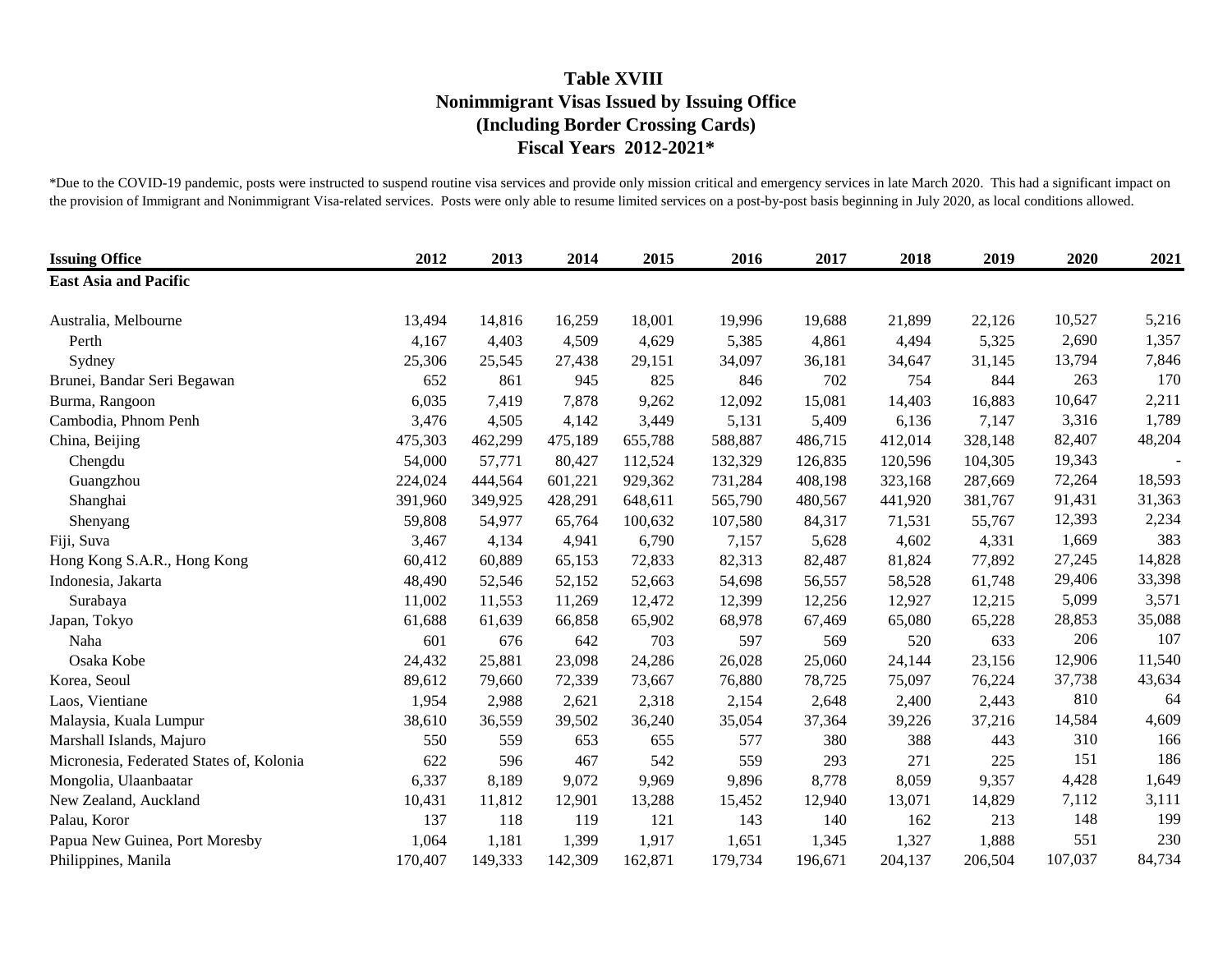| <b>Issuing Office</b>              | 2012                     | 2013                     | 2014                     | 2015      | 2016      | 2017      | 2018      | 2019      | 2020    | 2021    |
|------------------------------------|--------------------------|--------------------------|--------------------------|-----------|-----------|-----------|-----------|-----------|---------|---------|
| Samoa, Apia                        | $\overline{\phantom{a}}$ | $\overline{\phantom{0}}$ | 320                      | 1,102     | 928       | 808       | 1,263     | 1,265     | 519     | 104     |
| Singapore, Singapore               | 30,010                   | 29.904                   | 31,641                   | 35,072    | 37.685    | 35,336    | 32,591    | 33,784    | 14,263  | 14,657  |
| Thailand, Bangkok                  | 53,621                   | 58,550                   | 60,905                   | 59,719    | 61.977    | 58,011    | 56,746    | 57,779    | 23,172  | 18,102  |
| Chiang Mai                         | 2,878                    | 3,069                    | 3,786                    | 3,639     | 3,736     | 4,095     | 4,635     | 3,717     | 1,426   | 1,256   |
| Timor-Leste, Dili                  | $\overline{\phantom{0}}$ |                          | $\overline{\phantom{0}}$ |           | 18        | 134       | 122       | 154       | 71      | 64      |
| Vietnam, Hanoi                     | 16,527                   | 16.779                   | 19.009                   | 23,545    | 26.646    | 35,124    | 31.968    | 31,942    | 13,332  | 7,695   |
| Ho Chi Minh City                   | 38,071                   | 45,749                   | 65,058                   | 77,676    | 78,184    | 85,994    | 91,448    | 99,151    | 50,718  | 27,517  |
| Taipei <sup>2</sup>                | 121,714                  | 31,869                   | 29,210                   | 31,217    | 33,646    | 32,826    | 30,324    | 30,066    | 14,661  | 16,027  |
| <b>East Asia and Pacific Total</b> | 2,050,862                | 2,121,318                | 2,427,487                | 3,281,441 | 3,020,507 | 2,510,192 | 2,292,422 | 2,093,529 | 715,490 | 441,902 |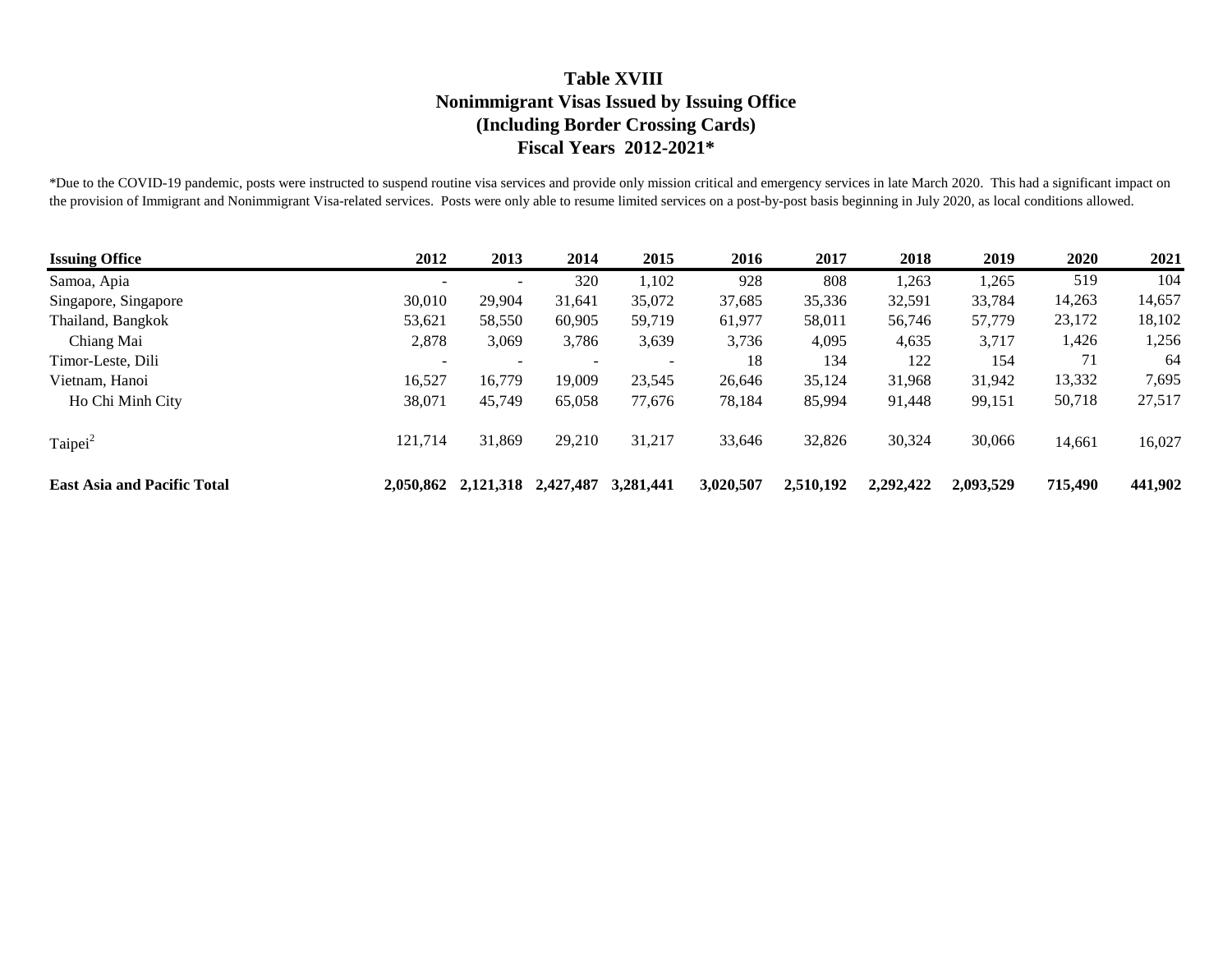| <b>Issuing Office</b>                      | 2012   | 2013    | 2014    | 2015    | 2016    | 2017    | 2018    | 2019    | 2020   | 2021   |
|--------------------------------------------|--------|---------|---------|---------|---------|---------|---------|---------|--------|--------|
| <b>Europe and Eurasia</b>                  |        |         |         |         |         |         |         |         |        |        |
|                                            |        |         |         |         |         |         |         |         |        |        |
| Albania, Tirana                            | 4,598  | 4,524   | 4,905   | 6,600   | 8,524   | 10,001  | 12,153  | 11,489  | 6,982  | 5,524  |
| Armenia, Yerevan                           | 5,043  | 6,668   | 9,403   | 12,644  | 13,875  | 10,977  | 12,685  | 13,163  | 5,631  | 1,880  |
| Austria, Vienna                            | 9,037  | 9,103   | 10,004  | 10,717  | 12,036  | 12,460  | 12,100  | 14,335  | 7,546  | 4,836  |
| Azerbaijan, Baku                           | 5,482  | 5,797   | 6,147   | 7,333   | 7,750   | 7,900   | 8,247   | 9,142   | 3,716  | 3,255  |
| Belarus, Minsk                             | 724    | 704     | 978     | 3,515   | 6,822   | 7,370   | 15,591  | 18,049  | 8,332  | 1,584  |
| Belgium, Brussels                          | 11,703 | 10,832  | 10,934  | 12,024  | 13,596  | 13,929  | 13,736  | 14,963  | 6,626  | 5,818  |
| Bermuda, Hamilton                          | 1,663  | 1,920   | 1,935   | 1,678   | 1,607   | 1,562   | 1,591   | 1,424   | 689    | 945    |
| Bosnia and Herzegovina, Sarajevo           | 5,566  | 4,629   | 5,537   | 5,259   | 5,521   | 5,802   | 5,678   | 5,070   | 2,305  | 1,566  |
| Bulgaria, Sofia                            | 21,712 | 19,162  | 18,940  | 18,859  | 18,449  | 17,908  | 18,792  | 20,087  | 8,448  | 4,451  |
| Croatia, Zagreb                            | 13,377 | 12,293  | 12,486  | 12,964  | 13,482  | 13,213  | 13,169  | 14,244  | 8,955  | 3,044  |
| Cyprus, Nicosia                            | 5,303  | 4,365   | 4,913   | 4,652   | 6,019   | 6,266   | 6,363   | 6,640   | 2,289  | 765    |
| Czech Republic, Prague                     | 7,948  | 8,330   | 8,327   | 9,250   | 9,435   | 9,873   | 10,413  | 11,996  | 5,051  | 2,745  |
| Denmark, Copenhagen                        | 10,343 | 10,613  | 11,429  | 11,529  | 13,448  | 13,604  | 13,073  | 12,136  | 5,342  | 3,088  |
| Estonia, Tallinn                           | 2,082  | 2,024   | 2,060   | 1,823   | 1,853   | 1,880   | 3,368   | 2,946   | 1,448  | 807    |
| Finland, Helsinki                          | 5,511  | 5,823   | 5,442   | 6,156   | 6,587   | 6,067   | 6,803   | 6,533   | 2,721  | 1,084  |
| France, Paris                              | 54,588 | 56,352  | 57,915  | 57,981  | 64,285  | 62,723  | 59,735  | 58,255  | 26,735 | 19,720 |
| Georgia, Tbilisi                           | 5,431  | 5,629   | 8,140   | 8,410   | 6,035   | 6,070   | 7,844   | 7,303   | 2,711  | 1,329  |
| Germany, Berlin                            | 20,664 | 21,728  | 22,503  | 23,775  | 27,507  | 26,849  | 25,282  | 21,921  | 10,939 | 10,503 |
| Frankfurt                                  | 43,873 | 43,396  | 44,042  | 42,942  | 50,748  | 50,364  | 48,138  | 45,156  | 18,657 | 12,835 |
| Munich                                     | 13,048 | 13,931  | 15,295  | 17,658  | 21,344  | 21,989  | 18,763  | 19,465  | 8,211  | 6,396  |
| Great Britain and Northern Ireland, London | 98,951 | 107,944 | 120,683 | 137,144 | 142,133 | 140,188 | 139,109 | 142,486 | 57,935 | 20,901 |
| <b>Belfast</b>                             | 6,073  | 6,302   | 6,768   | 7,693   | 8,718   | 8,536   | 8,279   | 9,671   | 4,376  | 918    |
| Greece, Athens                             | 7,335  | 7,322   | 7,176   | 7,200   | 7,956   | 7,767   | 7,524   | 7,339   | 3,987  | 3,668  |
| Hungary, Budapest                          | 5,934  | 5,570   | 5,433   | 5,553   | 6,508   | 6,538   | 6,587   | 6,492   | 2,454  | 1,795  |
| Iceland, Reykjavik                         | 1,505  | 1,781   | 1,704   | 2,215   | 2,507   | 3,005   | 2,904   | 2,125   | 676    | 482    |
| Ireland, Dublin                            | 19,529 | 20,258  | 20,452  | 20,585  | 19,552  | 19,506  | 18,287  | 19,475  | 6,428  | 1,673  |
| Italy, Rome                                | 9,285  | 10,584  | 11,243  | 10,393  | 12,240  | 12,314  | 13,019  | 15,052  | 6,742  | 5,386  |
| Florence                                   | 5,137  | 4,854   | 4,585   | 4,711   | 4,542   | 3,981   | 4,089   | 4,835   | 1,922  | 2,078  |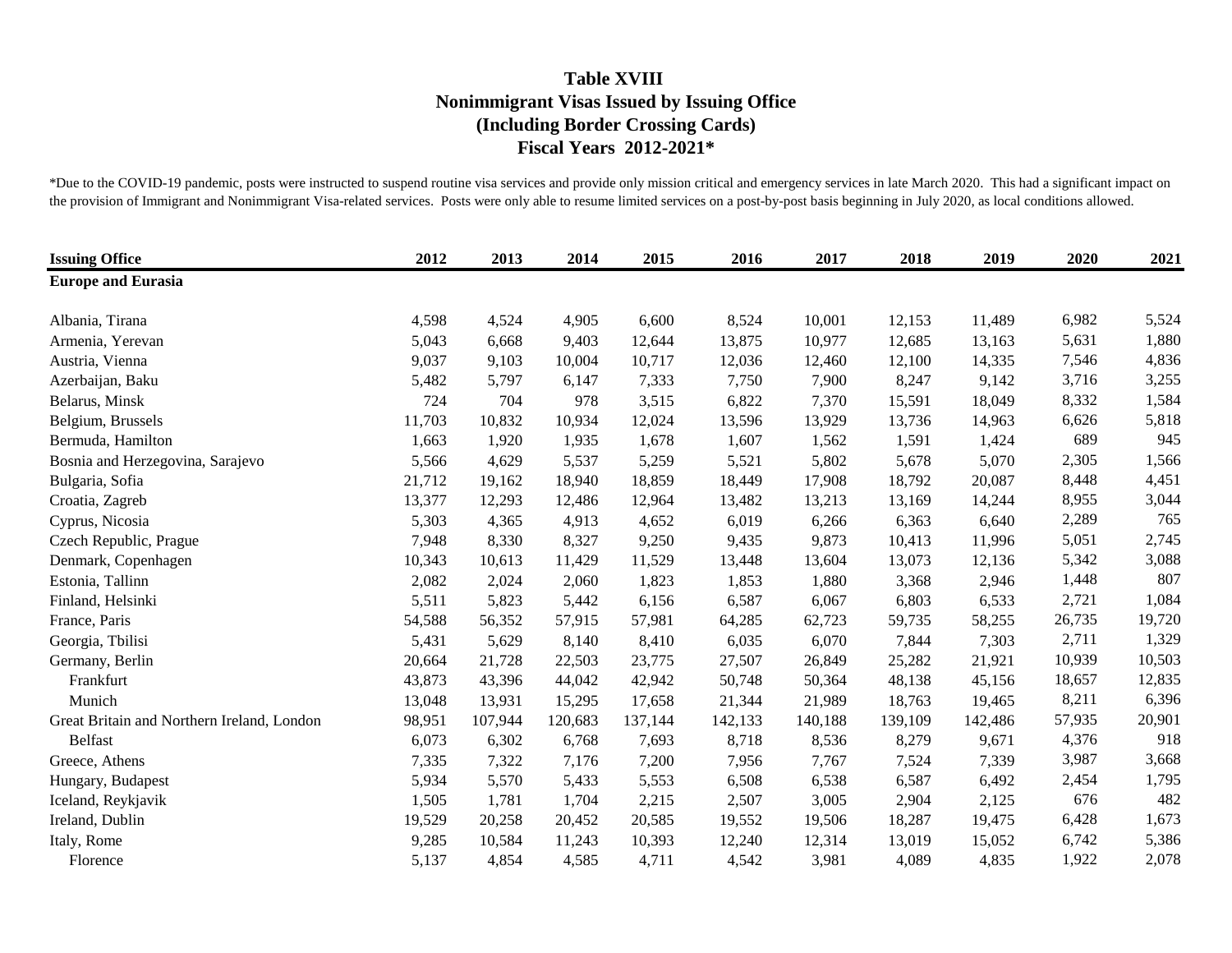| <b>Issuing Office</b>   | 2012    | 2013    | 2014    | 2015    | 2016    | 2017    | 2018   | 2019   | 2020   | 2021   |
|-------------------------|---------|---------|---------|---------|---------|---------|--------|--------|--------|--------|
| Milan                   | 14,406  | 13,951  | 13,662  | 13,594  | 18,251  | 18,263  | 16,603 | 15,905 | 6,403  | 7,376  |
| <b>Naples</b>           | 3,317   | 2,590   | 2,989   | 2,962   | 3,459   | 3,498   | 3,240  | 4,033  | 1,934  | 2,115  |
| Kosovo, Pristina        |         |         | 10      | 574     | 1,317   | 2,383   | 2,952  | 3,422  | 2,286  | 1,367  |
| Latvia, Riga            | 3,816   | 3,736   | 3,394   | 3,538   | 3,711   | 4,036   | 6,098  | 5,022  | 1,946  | 1,565  |
| Lithuania, Vilnius      | 4,635   | 4,079   | 4,077   | 4,396   | 4,815   | 5,442   | 6,709  | 5,526  | 2,496  | 937    |
| Luxembourg, Luxembourg  | 975     | 1,086   | 1,258   | 1,399   | 1,593   | 1,683   | 1,745  | 2,041  | 857    | 492    |
| Malta, Valletta         | 519     | 682     | 592     | 627     | 712     | 711     | 783    | 767    | 373    | 368    |
| Moldova, Chisinau       | 7,120   | 6,621   | 6,295   | 6,160   | 6,969   | 5,225   | 3,649  | 3,160  | 2,080  | 924    |
| Montenegro, Podgorica   | 3,234   | 3,575   | 4,068   | 5,391   | 6,095   | 7,042   | 7,983  | 6,935  | 2,164  | 2,201  |
| Netherlands, Amsterdam  | 17,479  | 20,280  | 20,746  | 21,544  | 24,769  | 26,840  | 26,976 | 26,317 | 14,558 | 3,451  |
| North Macedonia, Skopje | 10,529  | 9,084   | 8,624   | 7,634   | 7,862   | 7,937   | 8,051  | 6,679  | 1,903  | 936    |
| Norway, Oslo            | 12,803  | 12,501  | 13,191  | 11,534  | 11,313  | 10,639  | 11,067 | 10,459 | 4,607  | 3,906  |
| Poland, Warsaw          | 43,826  | 43,713  | 52,447  | 55,363  | 58,725  | 62,900  | 77,465 | 82,458 | 14,188 | 7,151  |
| Krakow                  | 23,504  | 24,157  | 29,829  | 32,155  | 36,032  | 37,007  | 39,766 | 36,028 | 4,480  | 1,472  |
| Portugal, Lisbon        | 5,170   | 5,346   | 5,586   | 5,454   | 5,717   | 5,943   | 7,485  | 9,862  | 3,862  | 2,277  |
| Ponta Delgada           | 172     | 118     |         |         |         |         |        |        |        |        |
| Romania, Bucharest      | 28,340  | 31,304  | 37,637  | 41,297  | 44,966  | 43,947  | 46,723 | 52,317 | 21,974 | 14,149 |
| Russia, Moscow          | 159,612 | 191,471 | 179,660 | 114,982 | 136,665 | 137,273 | 58,410 | 89,343 | 42,441 | 4,527  |
| St. Petersburg          | 29,836  | 37,737  | 33,067  | 24,263  | 27,550  | 31,588  | 10,079 |        |        |        |
| Vladivostok             | 9,793   | 10,847  | 9,142   | 5,936   | 7,092   | 8,022   | 13,665 | 13,930 | 6,252  |        |
| Yekaterinburg           | 18,677  | 20,928  | 17,317  | 10,410  | 11,651  | 15,649  | 10,488 | 25,204 | 11,416 | 4,141  |
| Serbia, Belgrade        | 16,578  | 16,624  | 16,389  | 17,704  | 20,947  | 19,429  | 17,113 | 15,872 | 7,188  | 7,560  |
| Slovakia, Bratislava    | 4,284   | 4,440   | 4,641   | 5,068   | 5,120   | 5,182   | 4,516  | 4,477  | 1,223  | 821    |
| Slovenia, Ljubljana     | 1,212   | 1,307   | 1,475   | 1,642   | 1,652   | 1,434   | 1,321  | 1,485  | 635    | 533    |
| Spain, Madrid           | 32,747  | 32,032  | 35,143  | 35,761  | 38,563  | 36,221  | 38,967 | 40,807 | 15,301 | 20,224 |
| Sweden, Stockholm       | 14,071  | 14,998  | 15,466  | 14,698  | 19,457  | 18,147  | 16,194 | 16,152 | 6,654  | 2,100  |
| Switzerland, Bern       | 24,325  | 22,842  | 21,485  | 23,523  | 25,509  | 23,919  | 22,113 | 22,463 | 10,038 | 7,010  |
| Turkey, Ankara          | 29,511  | 30,459  | 30,178  | 36,207  | 30,505  | 24,374  | 26,679 | 31,717 | 12,711 | 7,792  |
| Istanbul                | 61,971  | 62,466  | 69,846  | 68,637  | 82,735  | 72,651  | 51,447 | 54,389 | 29,365 | 11,949 |
| Ukraine, Kyiv           | 53,009  | 49,592  | 58,893  | 71,400  | 65,367  | 63,903  | 61,766 | 52,946 | 26,551 | 15,057 |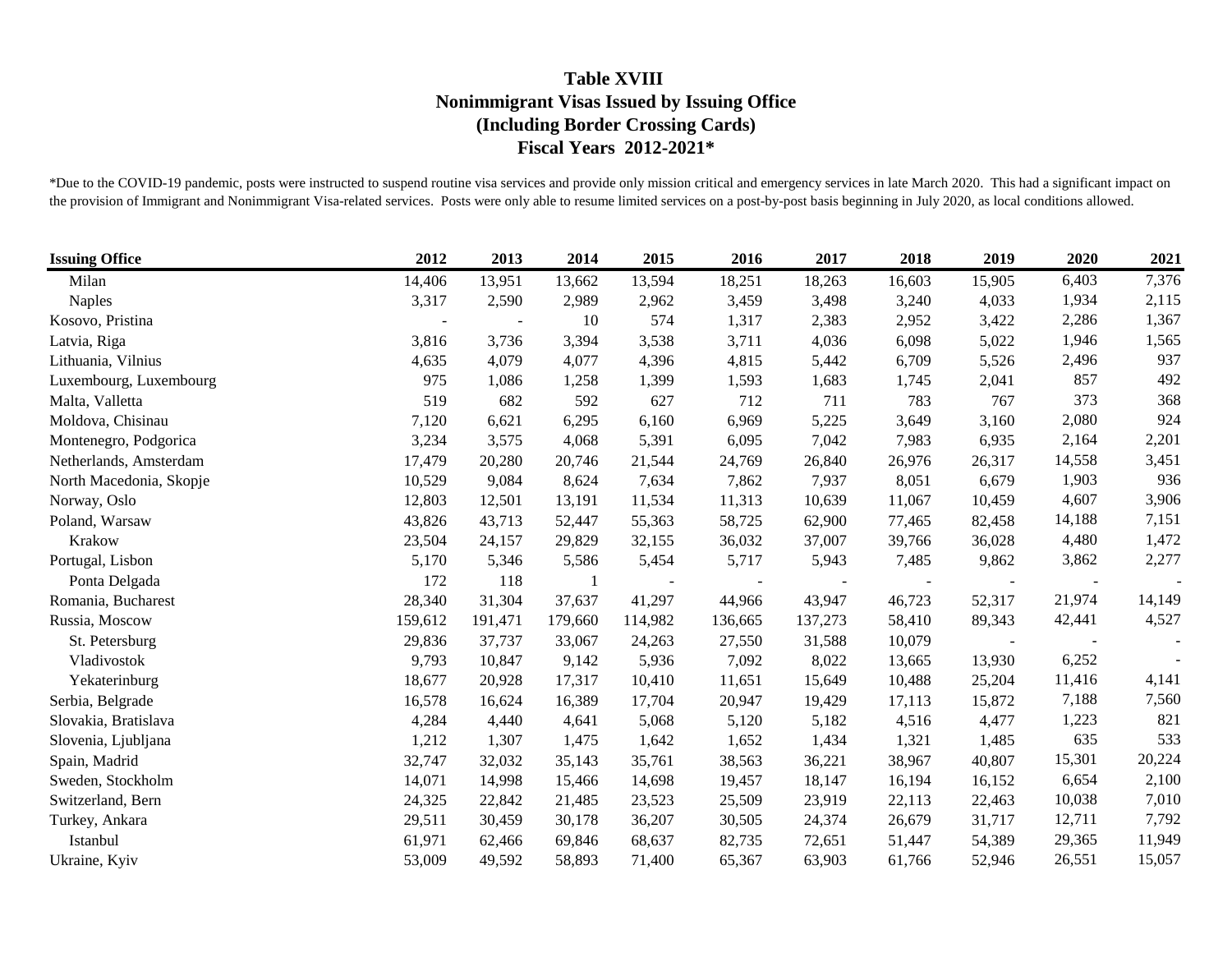| <b>Issuing Office</b>                     | 2012      | 2013           | 2014      | 2015      | 2016      | 2017      | 2018      | 2019      | <b>2020</b> | 2021    |
|-------------------------------------------|-----------|----------------|-----------|-----------|-----------|-----------|-----------|-----------|-------------|---------|
|                                           |           |                |           |           |           |           |           |           |             |         |
| $\sim$<br><b>Europe and Eurasia Total</b> | 1,036,916 | 1.091<br>1.004 | 1.136.487 | 1,115,116 | 1,222,198 | 1,209,930 | 1,113,375 | 1.161.508 | 483,740     | 261,477 |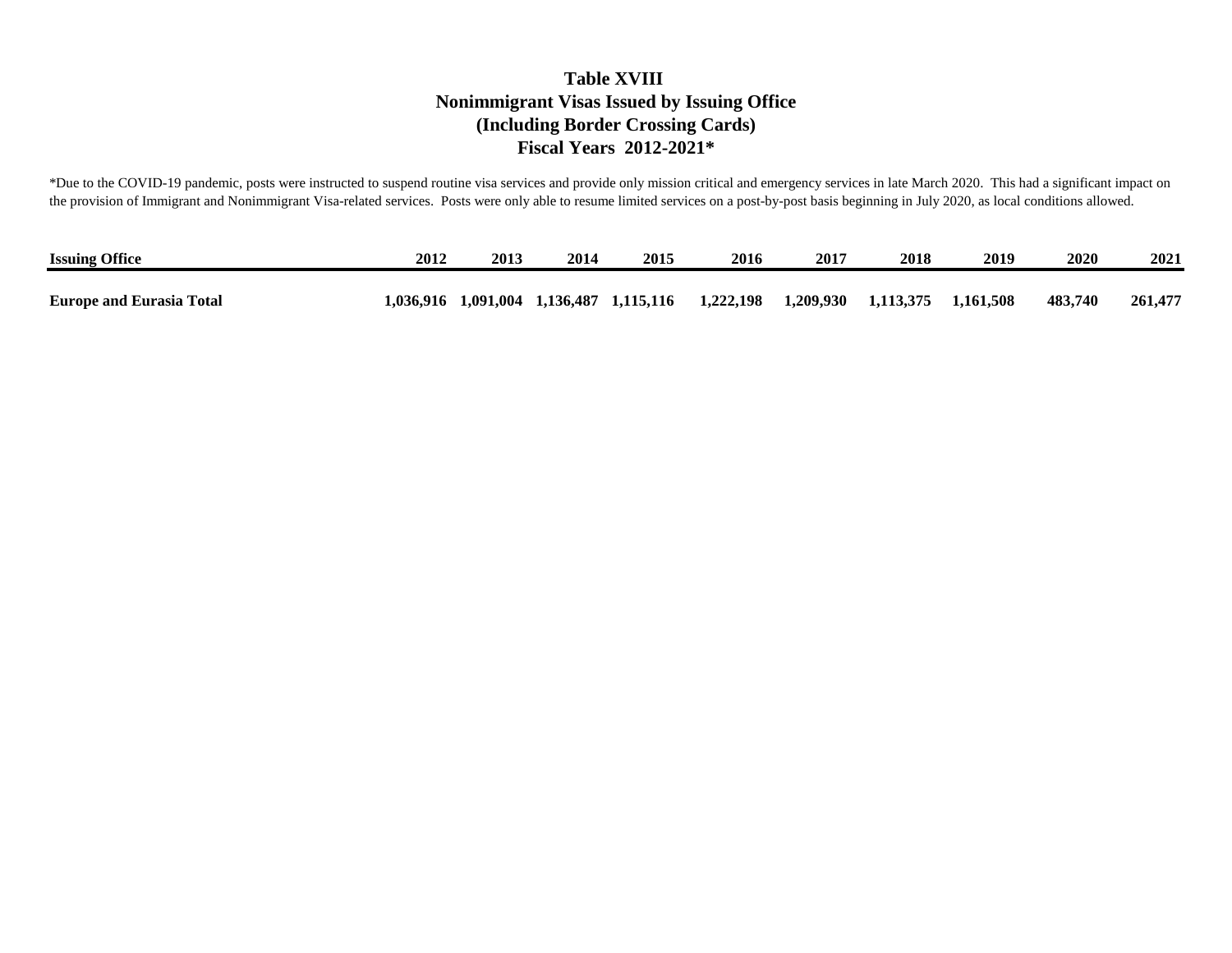| <b>Issuing Office</b>           | 2012    | 2013    | 2014    | 2015                     | 2016    | 2017    | 2018    | 2019    | 2020    | 2021    |
|---------------------------------|---------|---------|---------|--------------------------|---------|---------|---------|---------|---------|---------|
| <b>Near East</b>                |         |         |         |                          |         |         |         |         |         |         |
| Algeria, Algiers                | 5,557   | 6,957   | 9,635   | 11,855                   | 13,704  | 11,353  | 12,888  | 12,272  | 5,137   | 691     |
| Bahrain, Manama                 | 6,228   | 6,708   | 6,883   | 7,118                    | 8,147   | 6,830   | 7,678   | 7,476   | 3,690   | 3,710   |
| Egypt, Cairo                    | 57,208  | 36,322  | 42,393  | 40,395                   | 48,586  | 47,322  | 45,289  | 47,061  | 23,599  | 7,719   |
| Iraq, Baghdad                   | 6,943   | 8,769   | 6,231   | 1,982                    | 3,963   | 3,377   | 3,660   | 4,284   | 1,189   | 387     |
| Erbil                           |         | 605     | 3,232   | 3,728                    | 4,133   | 2,317   | 1,639   | 1,303   | 914     | 119     |
| Israel, Jerusalem               | 15,076  | 13,671  | 18,320  | 19,685                   | 27,694  | 20,729  | 18,696  | 26,337  | 16,526  | 9,660   |
| Embassy Branch Office Tel Aviv  | 118,980 | 116,846 | 114,595 | 143,416                  | 161,585 | 161,380 | 171,002 | 159,309 | 66,243  | 53,194  |
| Jordan, Amman                   | 18,759  | 21,025  | 25,285  | 37,738                   | 26,584  | 25,036  | 24,578  | 20,454  | 11,982  | 3,540   |
| Kuwait, Kuwait                  | 27,520  | 30,359  | 41,310  | 38,533                   | 39,809  | 28,366  | 31,363  | 31,460  | 12,569  | 10,600  |
| Lebanon, Beirut                 | 16,932  | 24,631  | 23,960  | 20,071                   | 18,790  | 14,507  | 17,570  | 17,735  | 8,389   | 3,693   |
| Libya, Tripoli                  | 487     | 914     | 558     | $\overline{\phantom{a}}$ |         |         |         |         |         |         |
| Morocco, Casablanca             | 15,154  | 13,406  | 16,192  | 17,002                   | 15,825  | 12,771  | 10,649  | 14,771  | 8,505   | 7,014   |
| Oman, Muscat                    | 6,420   | 7,672   | 9,449   | 9,593                    | 8,839   | 8,553   | 11,269  | 11,859  | 4,791   | 4,103   |
| Qatar, Doha                     | 20,014  | 24,557  | 25,534  | 27,633                   | 34,010  | 25,121  | 23,992  | 24,641  | 10,567  | 13,318  |
| Saudi Arabia, Riyadh            | 67,902  | 66,981  | 84,455  | 74,010                   | 71,779  | 57,483  | 48,928  | 48,051  | 18,667  | 10,831  |
| Dhahran                         | 22,266  | 23,765  | 31,738  | 34,170                   | 28,870  | 22,137  | 25,464  | 25,221  | 6,871   | 4,098   |
| Jeddah                          | 28,241  | 38,569  | 49,468  | 48,284                   | 44,412  | 27,318  | 30,842  | 33,137  | 13,505  | 9,752   |
| Syria, Damascus                 | 367     |         |         |                          |         |         |         |         |         |         |
| Tunisia, Tunis                  | 7,533   | 7,253   | 6,298   | 5,877                    | 7,560   | 7,367   | 6,038   | 6,287   | 2,981   | 2,396   |
| United Arab Emirates, Abu Dhabi | 22,448  | 30,159  | 30,741  | 32,404                   | 35,076  | 27,207  | 26,192  | 27,546  | 9,955   | 11,142  |
| Dubai                           | 31,901  | 48,745  | 72,030  | 65,263                   | 73,065  | 48,642  | 43,318  | 49,922  | 15,168  | 12,040  |
| Yemen, Sanaa                    | 1,506   | 1,617   | 2,495   | 656                      |         |         |         |         |         |         |
| <b>Near East Total</b>          | 497,442 | 529,531 | 620,802 | 639,413                  | 672,431 | 557,816 | 561,055 | 569,126 | 241,248 | 168,007 |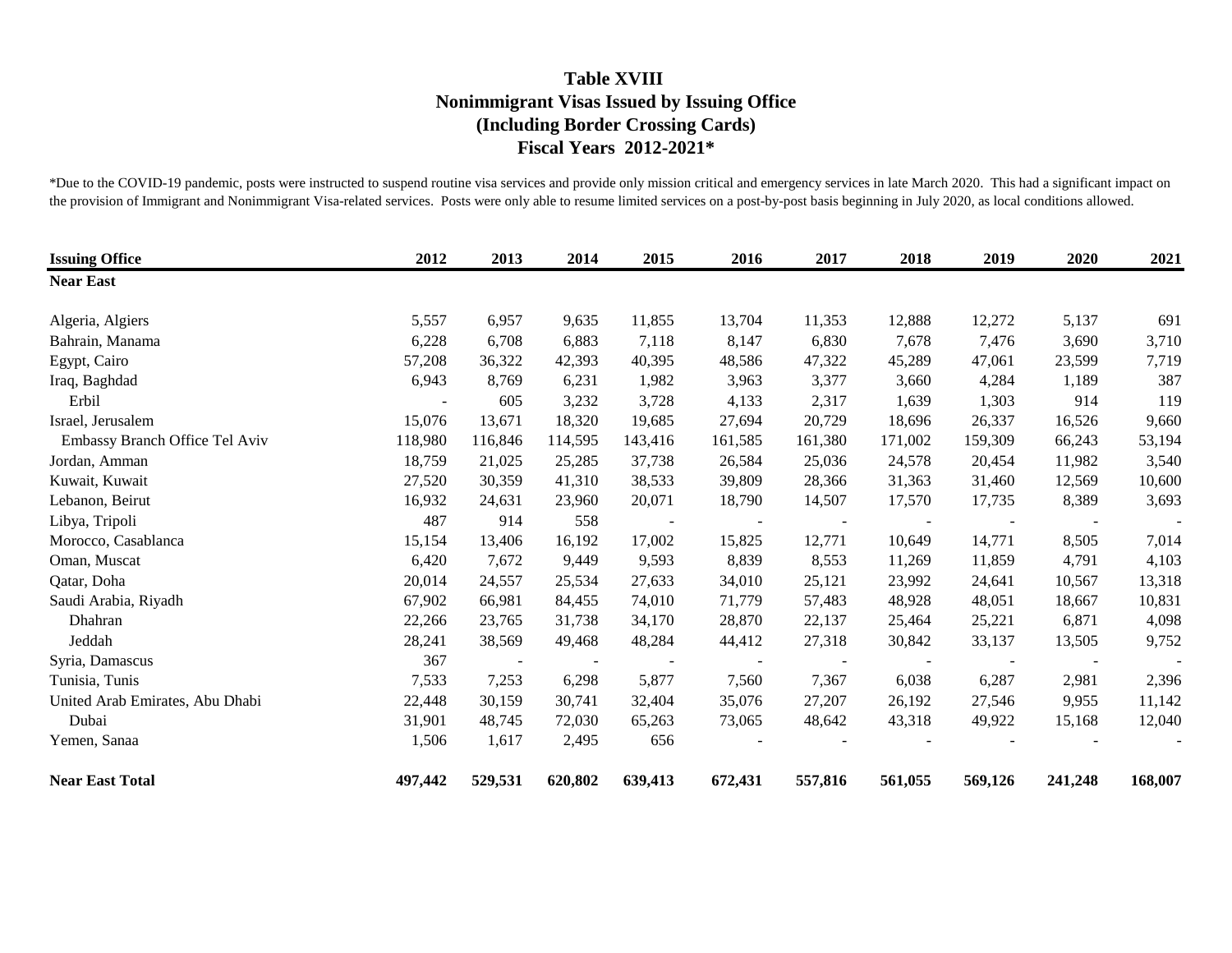| <b>Issuing Office</b>               | 2012    | 2013    | 2014    | 2015    | 2016      | 2017      | 2018    | 2019    | <b>2020</b> | 2021    |
|-------------------------------------|---------|---------|---------|---------|-----------|-----------|---------|---------|-------------|---------|
| <b>South and Central Asia</b>       |         |         |         |         |           |           |         |         |             |         |
| Afghanistan, Kabul                  | 2,242   | 2,349   | 3,452   | 3,063   | 2,723     | 1,902     | 1,552   | 1,554   | 856         | 535     |
| Bangladesh, Dhaka                   | 13,034  | 24,824  | 30,384  | 17,423  | 13,290    | 10,862    | 19,418  | 25,793  | 9,868       | 12,408  |
| India, New Delhi                    | 109,340 | 120,831 | 137,416 | 160,291 | 158,473   | 171,442   | 173,523 | 173,122 | 81,508      | 88,198  |
| Chennai                             | 175,752 | 190,930 | 219,387 | 252,521 | 259,305   | 256,715   | 245,832 | 224,289 | 119,748     | 69,614  |
| Hyderabad                           | 74,289  | 94,731  | 114,188 | 153,559 | 169,071   | 173,710   | 158,042 | 137,164 | 76,187      | 34,207  |
| Kolkata                             | 26,481  | 27,339  | 29,840  | 37,182  | 38,082    | 39,653    | 44,121  | 42,669  | 18,827      | 16,053  |
| Mumbai                              | 122,988 | 164,524 | 207,940 | 253,515 | 240,056   | 259,184   | 250,798 | 239,731 | 127,681     | 48,060  |
| Kazakhstan, Nur-Sultan <sup>3</sup> | 6,671   | 7,218   | 9,182   | 9,041   | 6,953     | 8,158     | 9,300   | 10,751  | 4,489       | 7,563   |
| Almaty                              | 11,004  | 10,829  | 12,905  | 10,255  | 8,273     | 10,385    | 11,157  | 12,008  | 4,959       | 2,630   |
| Kyrgyzstan, Bishkek                 | 3,487   | 3,904   | 3,054   | 2,763   | 3,605     | 2,929     | 2,994   | 2,542   | 1,301       | 878     |
| Nepal, Kathmandu                    | 8,438   | 9,247   | 12,442  | 19,049  | 23,607    | 21,893    | 17,415  | 18,207  | 8,180       | 8,837   |
| Pakistan, Islamabad                 | 20,277  | 21,586  | 23,416  | 29,944  | 30,260    | 25,303    | 23,055  | 21,356  | 15,642      | 11,100  |
| Karachi                             | 12,474  | 13,257  | 17,806  | 22,223  | 25,402    | 16,826    | 17,477  | 16,476  | 10,127      | 6,103   |
| Sri Lanka, Colombo                  | 9,100   | 9,143   | 9,625   | 11,321  | 11,620    | 13,980    | 10,824  | 8,804   | 3,451       | 2,195   |
| Tajikistan, Dushanbe                | 1,771   | 1,391   | 1,385   | 1,736   | 1,836     | 1,819     | 1,672   | 1,450   | 569         | 617     |
| Turkmenistan, Ashgabat              | 2,306   | 1,845   | 1,887   | 1,691   | 1,622     | 1,566     | 1,271   | 1,023   | 396         | 77      |
| Uzbekistan, Tashkent                | 7,218   | 7,943   | 7,743   | 10,095  | 9,290     | 11,125    | 9,183   | 7,913   | 2,284       | 1,218   |
| <b>South and Central Asia Total</b> | 606,872 | 711,891 | 842,052 | 995,672 | 1,003,468 | 1,027,452 | 997,634 | 944,852 | 486,073     | 310,293 |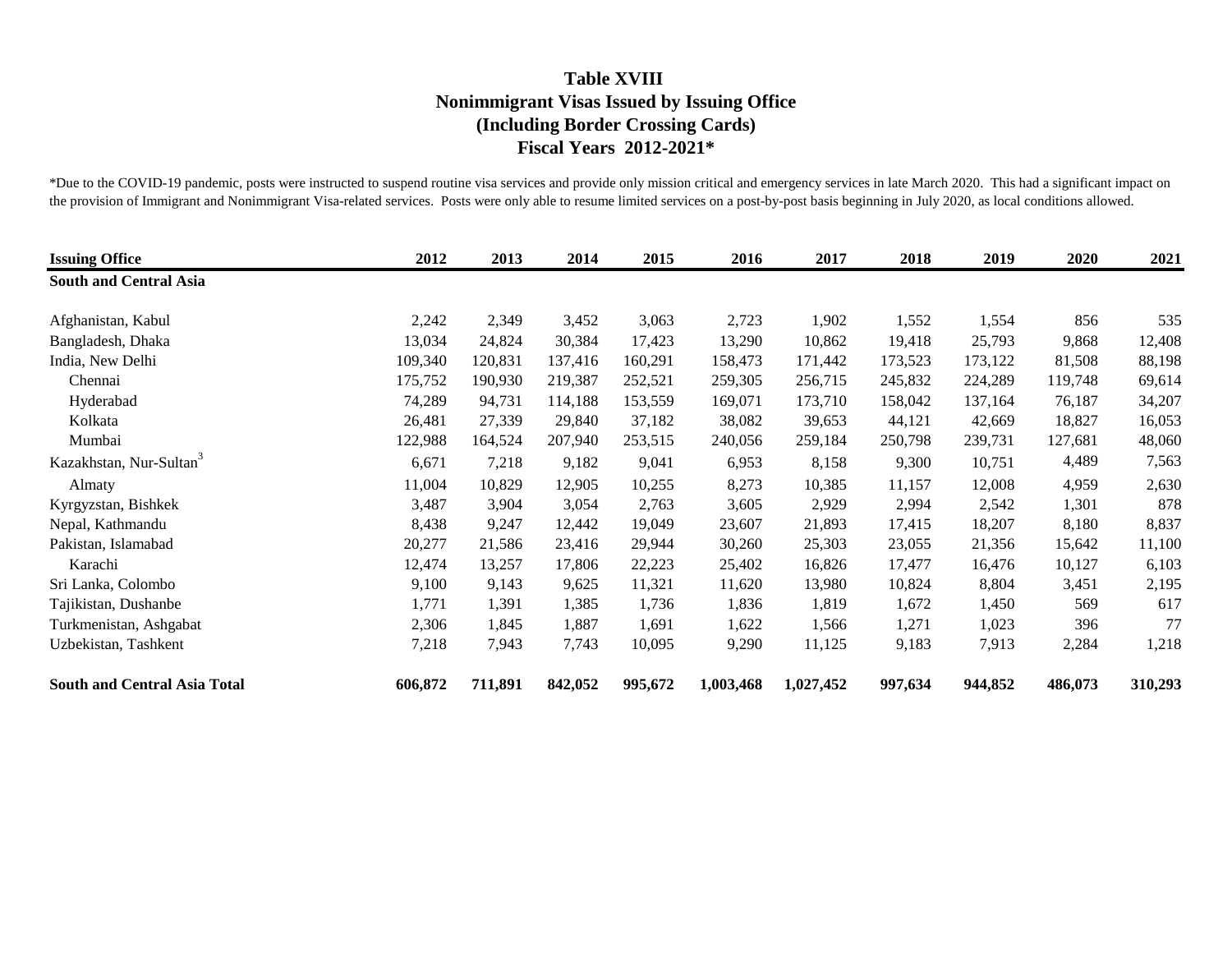| <b>Issuing Office</b>             | 2012    | 2013    | 2014    | 2015    | 2016    | 2017    | 2018    | 2019    | 2020    | 2021   |
|-----------------------------------|---------|---------|---------|---------|---------|---------|---------|---------|---------|--------|
| <b>Western Hemisphere</b>         |         |         |         |         |         |         |         |         |         |        |
| Argentina, Buenos Aires           | 258,497 | 251,111 | 228,959 | 249,293 | 303,897 | 360,891 | 334,430 | 222,043 | 90,187  | 39,256 |
| Bahamas, The, Nassau              | 13,906  | 11,945  | 14,375  | 21,843  | 18,613  | 16,893  | 14,238  | 16,125  | 9,026   | 10,503 |
| Barbados, Bridgetown              | 21,544  | 21,627  | 22,747  | 23,253  | 26,505  | 24,883  | 26,567  | 34,530  | 13,490  | 8,818  |
| Belize, Belmopan                  | 5,563   | 5,345   | 5,680   | 4,880   | 5,161   | 4,340   | 4,199   | 5,266   | 2,194   | 3,648  |
| Bolivia, La Paz                   | 11,394  | 14,469  | 18,116  | 22,891  | 28,407  | 26,696  | 19,329  | 25,074  | 11,225  | 11,784 |
| Brazil, Brasilia                  | 123,520 | 113,521 | 127,846 | 111,136 | 58,272  | 61,751  | 72,225  | 68,661  | 26,687  | 4,154  |
| Porto Alegre                      |         |         |         |         |         | 17,153  | 63,968  | 61,968  | 25,290  | 3,213  |
| Recife                            | 81,915  | 77,774  | 92,554  | 80,141  | 39,680  | 49,246  | 55,701  | 60,594  | 21,328  | 1,115  |
| Rio de Janeiro                    | 307,879 | 262,281 | 282,496 | 237,530 | 125,982 | 136,908 | 129,446 | 119,005 | 40,244  | 3,085  |
| Sao Paulo                         | 526,634 | 518,106 | 572,181 | 493,936 | 272,028 | 305,439 | 312,261 | 306,634 | 123,629 | 8,936  |
| Canada, Ottawa                    | 17,881  | 22,048  | 21,632  | 22,691  | 17,863  | 17,195  | 15,011  | 16,103  | 9,386   | 3,503  |
| Calgary                           | 14,771  | 20,569  | 35,840  | 36,516  | 31,370  | 22,308  | 23,369  | 26,001  | 11,985  | 1,994  |
| Halifax                           | 2,646   | 3,381   | 4,409   | 5,170   | 4,118   | 3,286   | 3,104   | 2,680   | 1,286   | 354    |
| Montreal                          | 14,567  | 15,760  | 19,299  | 16,755  | 16,226  | 14,705  | 13,203  | 13,618  | 6,294   | 581    |
| Quebec                            | 525     | 1,392   | 1,622   | 1,371   | 1,469   | 1,513   | 1,456   | 2,656   | 1,486   | 78     |
| Toronto                           | 56,385  | 65,617  | 75,249  | 77,730  | 67,149  | 59,956  | 61,298  | 82,920  | 37,250  | 6,547  |
| Vancouver                         | 44,431  | 55,090  | 54,996  | 56,329  | 47,885  | 41,305  | 49,269  | 49,986  | 23,811  | 4,570  |
| Chile, Santiago                   | 70,049  | 80,684  | 44,357  | 19,259  | 20,942  | 16,787  | 17,540  | 17,092  | 11,508  | 11,071 |
| Colombia, Bogota                  | 324,805 | 451,556 | 447,259 | 357,435 | 386,051 | 346,775 | 229,449 | 215,902 | 100,285 | 57,542 |
| Costa Rica, San Jose              | 45,323  | 43,889  | 53,148  | 65,261  | 78,258  | 81,772  | 78,133  | 72,311  | 40,529  | 27,642 |
| Cuba, Havana                      | 17,668  | 33,813  | 37,434  | 18,756  | 10,533  | 13,885  | 1,257   | 568     | 370     | 271    |
| Curacao, Curacao                  | 592     | 882     | 988     | 1,965   | 2,858   | 2,168   | 2,300   | 2,835   | 1,282   | 1,394  |
| Dominican Republic, Santo Domingo | 73,663  | 59,333  | 62,752  | 93,783  | 146,901 | 205,460 | 140,586 | 102,784 | 62,978  | 77,209 |
| Ecuador, Quito                    | 58,687  | 55,191  | 65,435  | 77,606  | 74,274  | 82,079  | 80,402  | 86,493  | 40,055  | 56,285 |
| Guayaquil                         | 35,246  | 56,205  | 98,265  | 80,143  | 81,936  | 91,885  | 83,026  | 92,715  | 47,795  | 31,902 |
| El Salvador, San Salvador         | 30,455  | 26,465  | 36,473  | 59,921  | 50,496  | 43,527  | 42,708  | 39,790  | 17,433  | 20,255 |
| Guatemala, Guatemala              | 59,368  | 51,881  | 63,196  | 55,991  | 61,179  | 51,233  | 47,408  | 50,659  | 27,127  | 19,783 |
| Guyana, Georgetown                | 13,148  | 15,193  | 17,284  | 30,121  | 51,202  | 25,338  | 4,923   | 5,296   | 2,255   | 2,862  |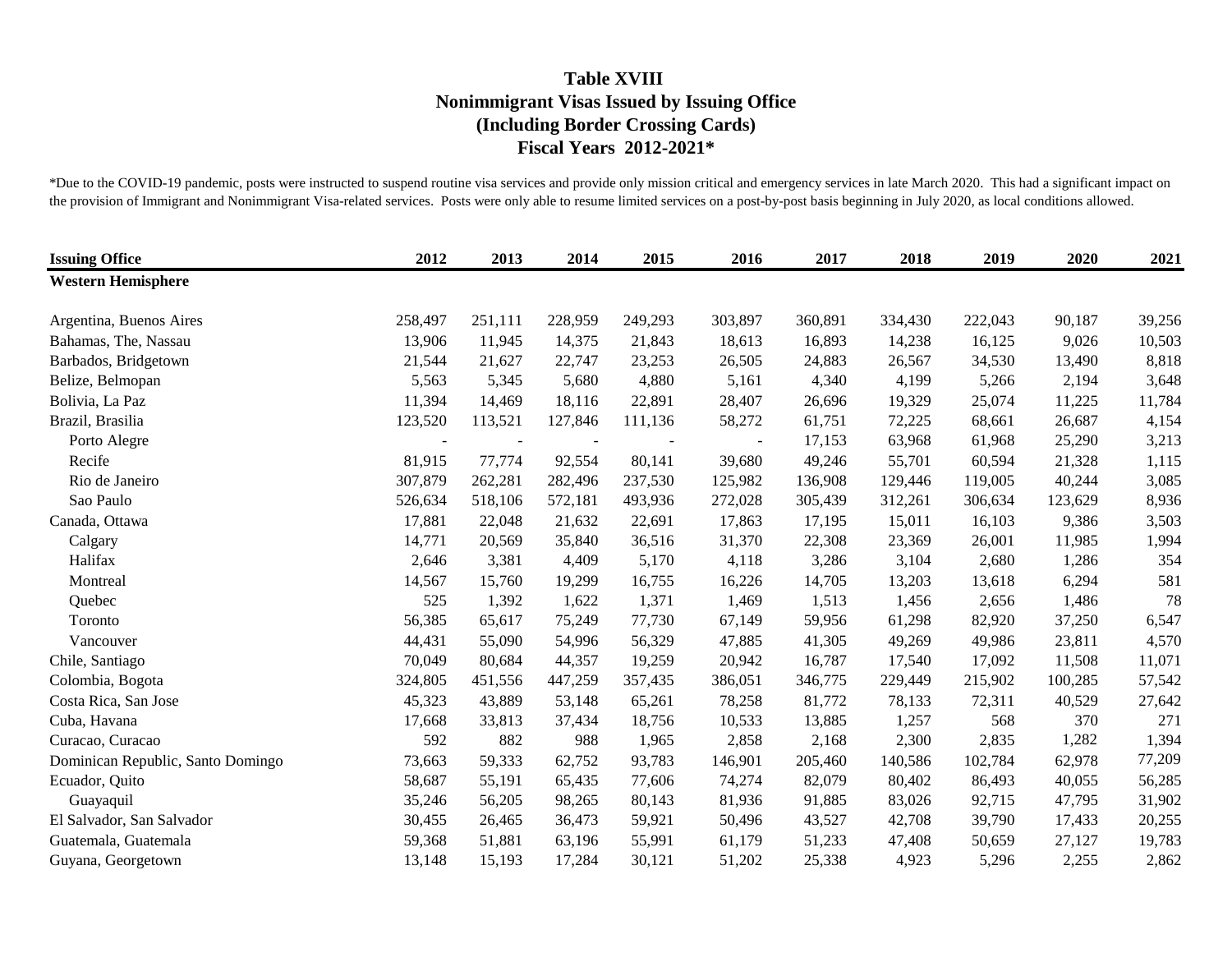| <b>Issuing Office</b>                                                  | 2012      | 2013                                     | 2014    | 2015                | 2016       | 2017      | 2018      | 2019      | 2020      | 2021      |
|------------------------------------------------------------------------|-----------|------------------------------------------|---------|---------------------|------------|-----------|-----------|-----------|-----------|-----------|
| Haiti, Port-au-Prince                                                  | 28,110    | 34,290                                   | 31,597  | 34,137              | 43,299     | 30,810    | 26,717    | 19,432    | 9,631     | 7,001     |
| Honduras, Tegucigalpa                                                  | 38,057    | 41,058                                   | 47,147  | 49,025              | 54,027     | 59,821    | 36,049    | 29,330    | 20,497    | 28,934    |
| Jamaica, Kingston                                                      | 49,963    | 55,343                                   | 84,539  | 101,831             | 120,363    | 90,196    | 72,751    | 70,494    | 27,888    | 37,158    |
| Mexico, Mexico City                                                    | 374,923   | 357,975                                  | 347,082 | 332,482             | 351,448    | 491,580   | 514,513   | 588,365   | 310,649   | 266,292   |
| Ciudad Juarez                                                          | 153,270   | 140,839                                  | 158,300 | 173,176             | 117,277    | 84,622    | 67,600    | 73,083    | 50,877    | 28,672    |
| Guadalajara                                                            | 209,263   | 207,813                                  | 195,767 | 193,168             | 189,753    | 184,768   | 175,845   | 170,773   | 97,622    | 56,075    |
| Hermosillo                                                             | 112,348   | 106,212                                  | 105,945 | 86,093              | 83,164     | 65,101    | 70,202    | 79,824    | 54,821    | 43,449    |
| Matamoros                                                              | 120,176   | 85,406                                   | 88,220  | 78,063              | 75,295     | 55,439    | 52,438    | 57,628    | 38,081    | 24,408    |
| Merida                                                                 | 38,431    | 38,393                                   | 38,682  | 42,655              | 41,128     | 31,709    | 27,892    | 29,775    | 17,262    | 9,746     |
| Monterrey                                                              | 399,556   | 354,087                                  | 323,667 | 334,513             | 312,871    | 287,762   | 297,236   | 293,876   | 253,417   | 320,311   |
| <b>Nogales</b>                                                         | 47,757    | 35,621                                   | 40,289  | 49,565              | 52,657     | 34,166    | 30,296    | 31,465    | 16,565    | 10,094    |
| Nuevo Laredo                                                           | 64,176    | 58,411                                   | 60,663  | 69,521              | 64,999     | 44,813    | 32,516    | 41,072    | 31,985    | 41,573    |
| Tijuana                                                                | 176,200   | 129,012                                  | 125,565 | 128,012             | 118,343    | 111,866   | 110,851   | 116,182   | 94,206    | 117,102   |
| Nicaragua, Managua                                                     | 16,518    | 19,621                                   | 19,275  | 19,122              | 18,550     | 18,227    | 10,044    | 11,304    | 7,139     | 4,723     |
| Panama, Panama                                                         | 31,502    | 33,981                                   | 34,931  | 42,653              | 42,402     | 37,049    | 35,587    | 38,618    | 18,483    | 15,064    |
| Paraguay, Asuncion                                                     | 8,919     | 11,744                                   | 12,474  | 13,661              | 16,103     | 17,564    | 19,868    | 16,457    | 6,697     | 4,185     |
| Peru, Lima                                                             | 71,307    | 79,488                                   | 96,967  | 109,330             | 93,352     | 96,267    | 92,633    | 107,847   | 56,296    | 53,133    |
| Suriname, Paramaribo                                                   | 4,619     | 5,476                                    | 5,443   | 6,567               | 4,971      | 5,441     | 5,801     | 6,912     | 2,654     | 1,480     |
| Trinidad and Tobago, Port of Spain                                     | 35,096    | 29,548                                   | 30,340  | 27,662              | 32,302     | 28,126    | 26,953    | 39,026    | 18,322    | 8,517     |
| Uruguay, Montevideo                                                    | 19,272    | 24,621                                   | 29,301  | 28,916              | 29,857     | 26,750    | 25,263    | 22,733    | 9,081     | 10,325    |
| Venezuela, Caracas                                                     | 225,320   | 219,099                                  | 170,830 | 239,772             | 151,014    | 47,942    | 21,290    | 4,614     |           |           |
| <b>Western Hemisphere Total</b>                                        | 4,455,845 | 4,403,166                                |         | 4,551,616 4,481,630 | 4,042,430  | 3,975,396 | 3,679,151 | 3,649,119 | 1,948,588 | 1,506,597 |
| Nonimmigrant Visas Issued in the Department                            | 16,230    | 15,194                                   | 13,848  | 13,483              | 13,908     | 12,750    | 12,632    | 12,059    | 9,080     | 10,330    |
| Nonimmigrant Visas Issued at the U.S. Mission to<br>the United Nations | 7,672     | 7,133                                    | 6,116   | 5,421               | 5,423      | 5,185     | 5,752     | 6,127     | 3,026     | 4,764     |
| <b>Grand Totals</b>                                                    |           | 8,927,090 9,164,349 9,932,480 10,891,745 |         |                     | 10,381,491 | 9,681,913 | 9,028,026 | 8,742,068 | 4,013,210 | 2,792,083 |